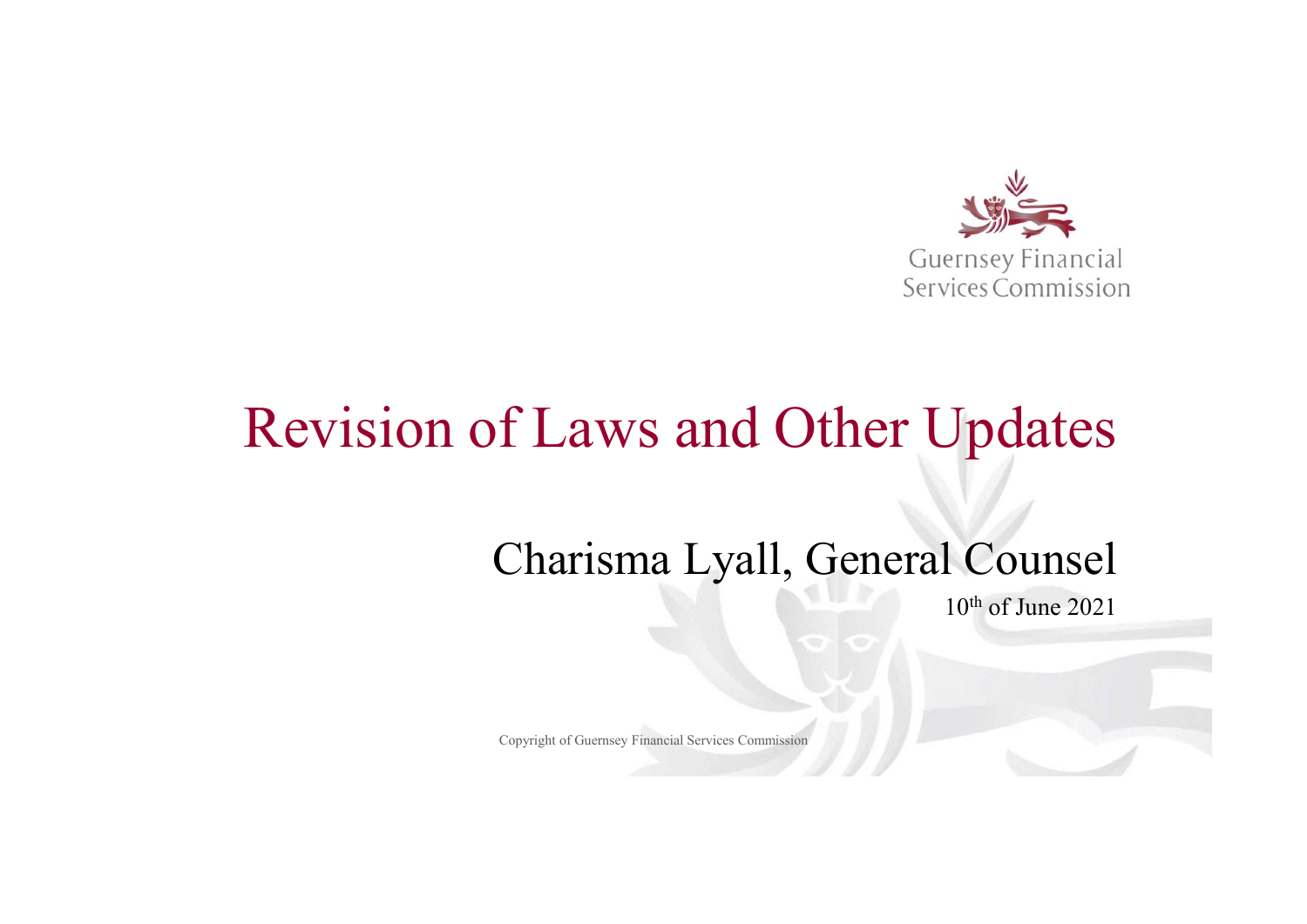# Objectives of Revision of Laws Project

- Changes to meet international standards
- Enhancing consistency, creating efficiencies and eliminating misunderstandings
- Supporting the financial services industry and "future proofing"
- Protection of the public
- Distinguishing between supervision and enforcement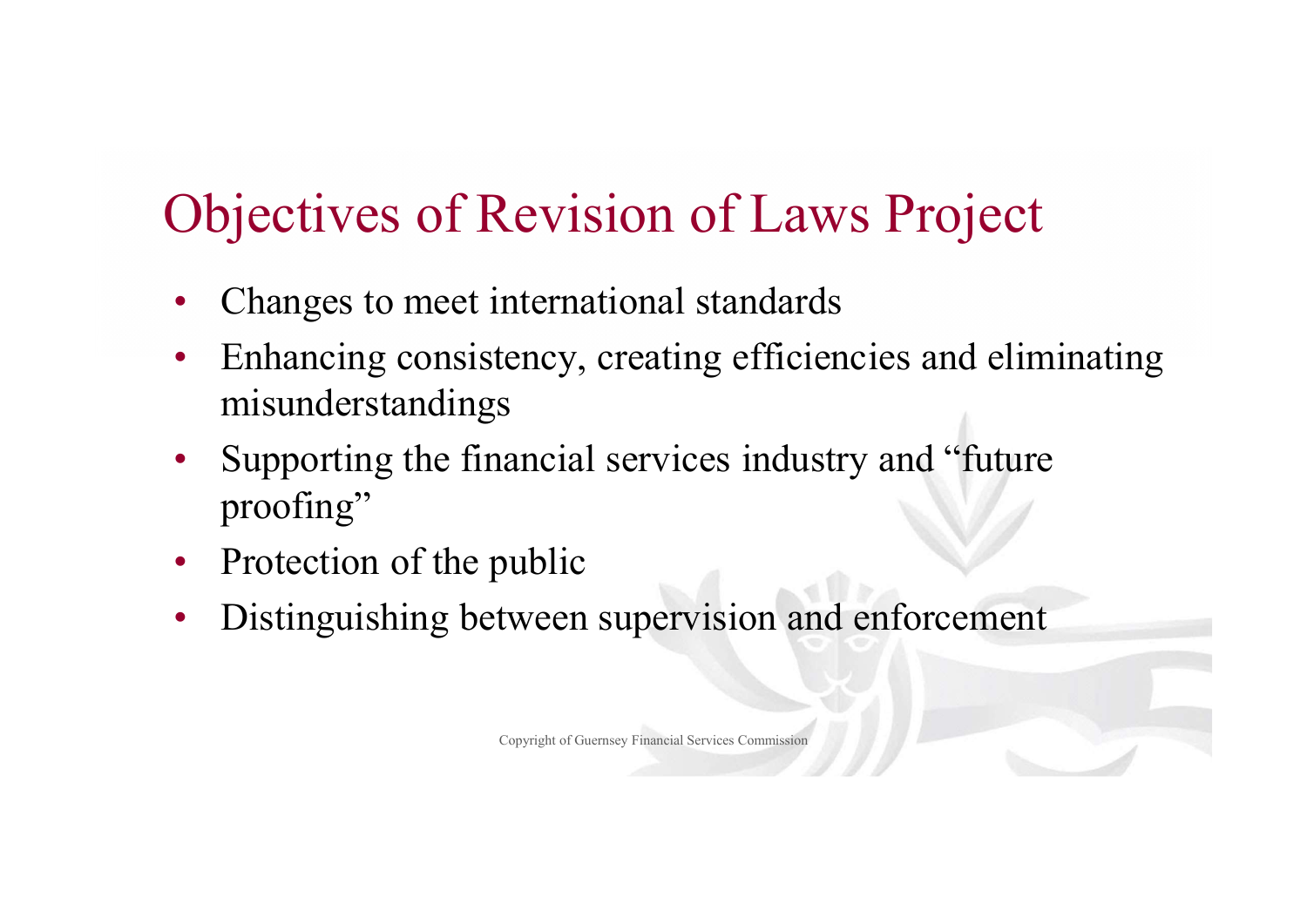### Update on Revision of Laws Project

- The four new Laws associated with the Revision of Laws Project are:
	- The Financial Services Commission (Enforcement Powers) (Bailiwick of Guernsey) Law, 2020
	- The Banking Supervision (Bailiwick of Guernsey) Law, 2020
	- The Protection of Investors (Bailiwick of Guernsey) Law, 2020
	- The Regulation of Fiduciaries, Administration Businesses and Company Directors, etc. (Bailiwick of Guernsey) Law, 2020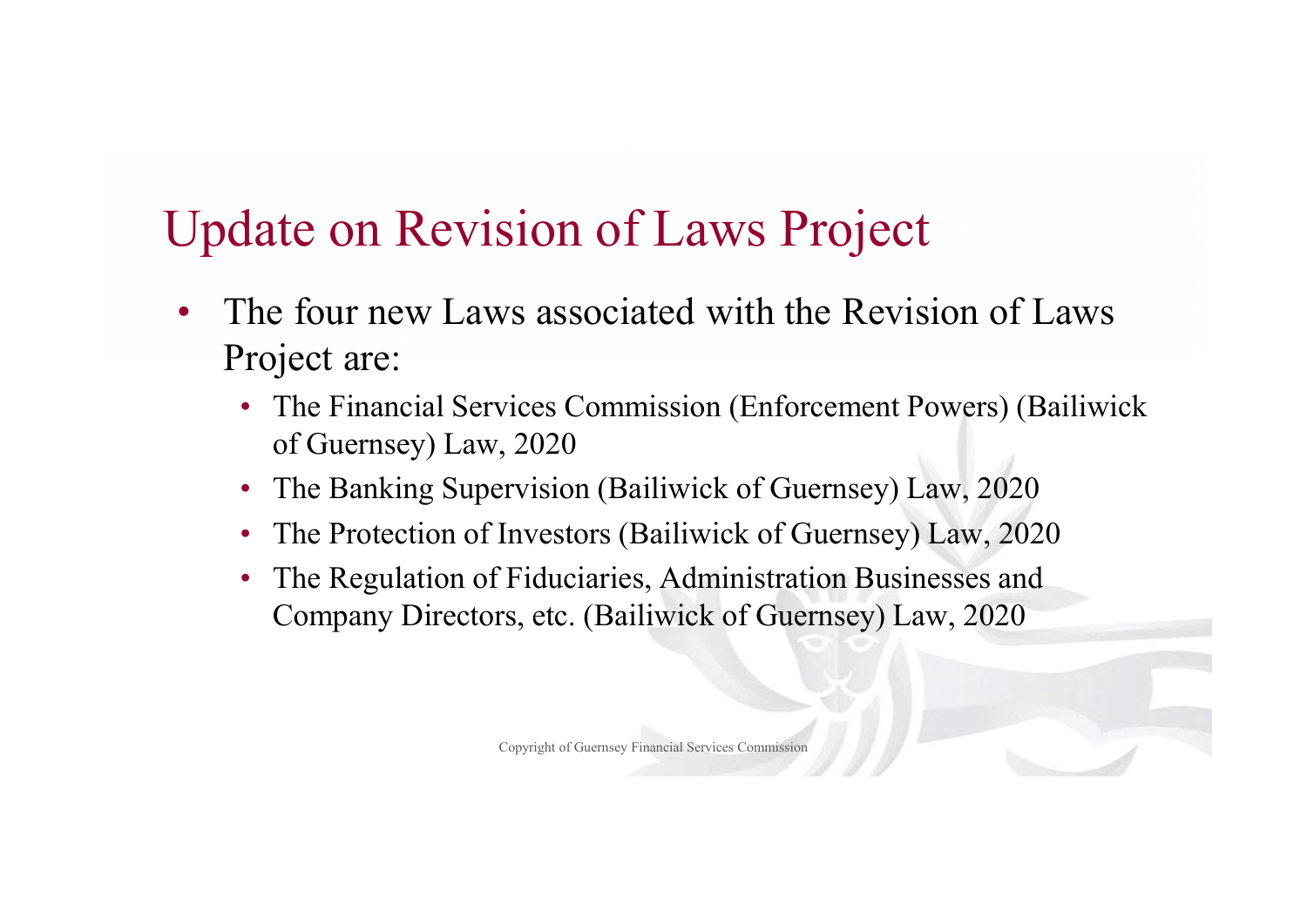#### Update on Revision of Laws Project (continued)

- The new Laws were registered with the Royal Court in December 2020
- Ordinances amending the Insurance Business (Bailiwick of Guernsey) Law, 2002 and the Insurance Managers and Insurance Intermediaries Law (Bailiwick of Guernsey), 2002 have been drafted and it is proposed they be considered at the 8 September 2021 States Meeting
- Commencement of Laws and amendment Ordinances is proposed for 1 November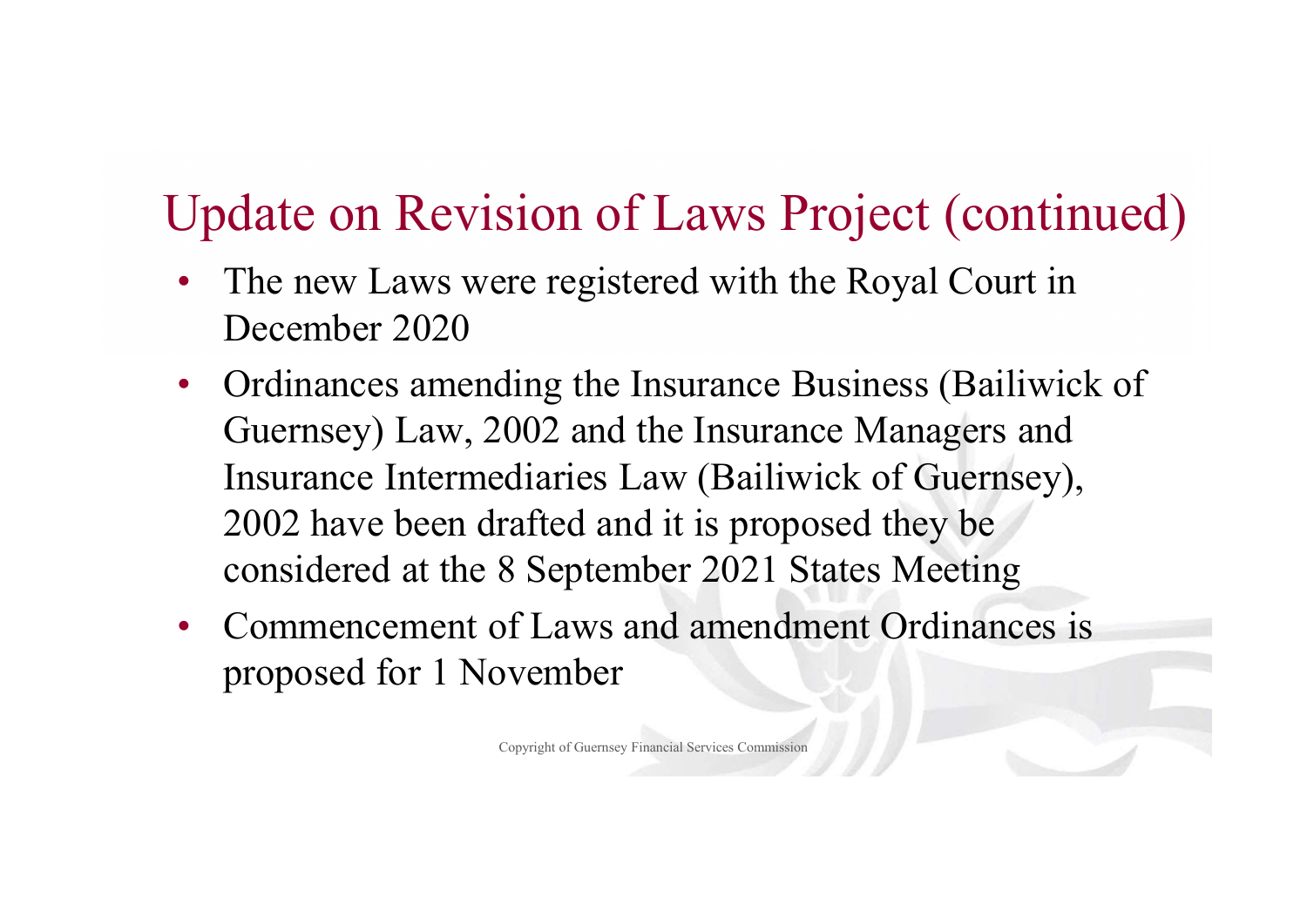# Implementation of Revision of Laws

- Implementation of the new and amended Laws necessitates:
	- A few new rules (e.g., ancillary vehicles)
	- Limited changes to existing rules, codes and guidance
	- Some changes to the Commission's processes and procedures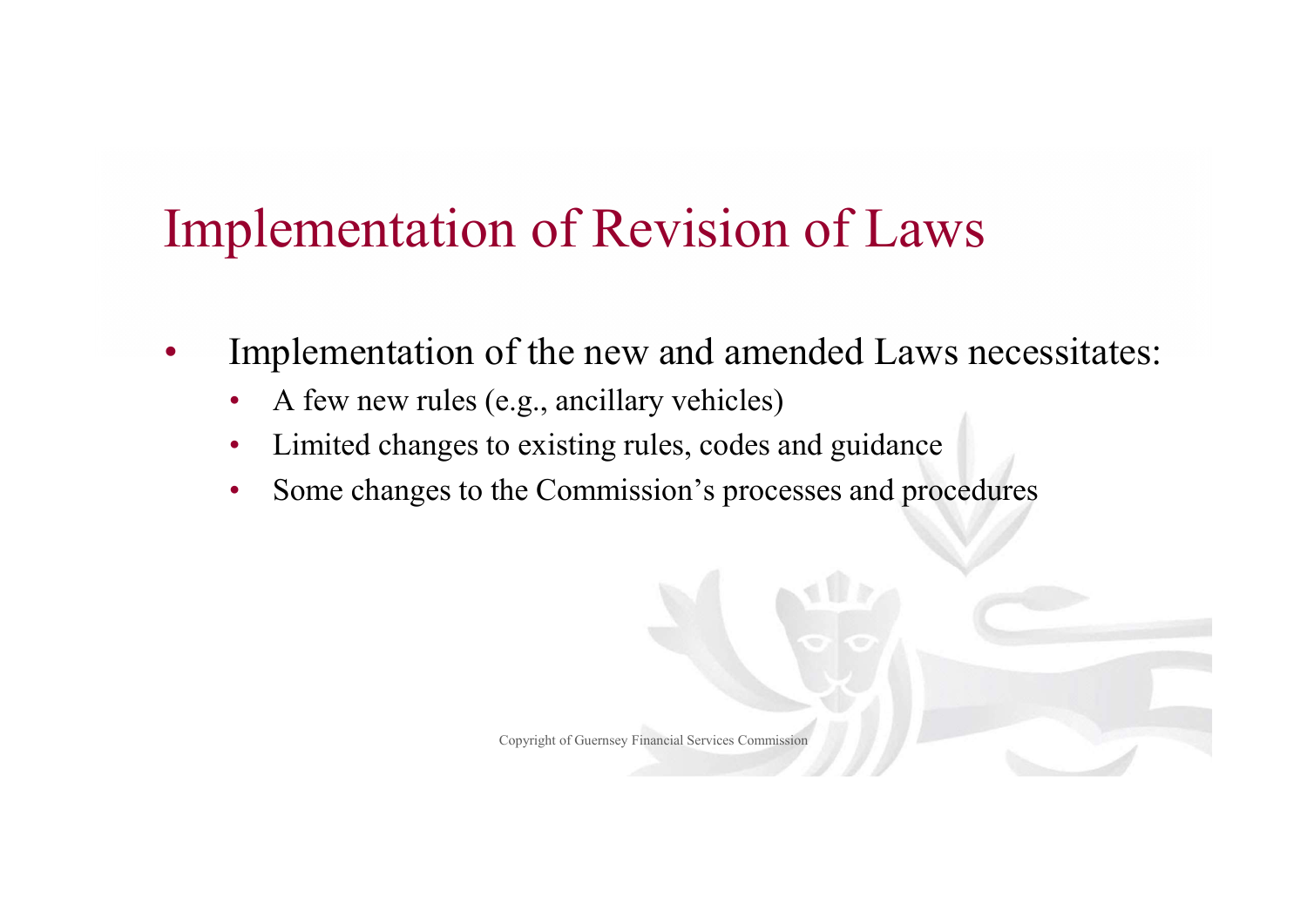#### Primary and Secondary Licensees

- Primary Licensee
	- Licensee may carry on any regulated activities by way of business in or from within the Bailiwick.
- Secondary Licensee
	- Licensee may have a corporate director, a corporate general partner or corporate member (in the case of a limited liability partnership).
	- Must be owned by a Primary Licensee or the holding company of a Primary Licensee.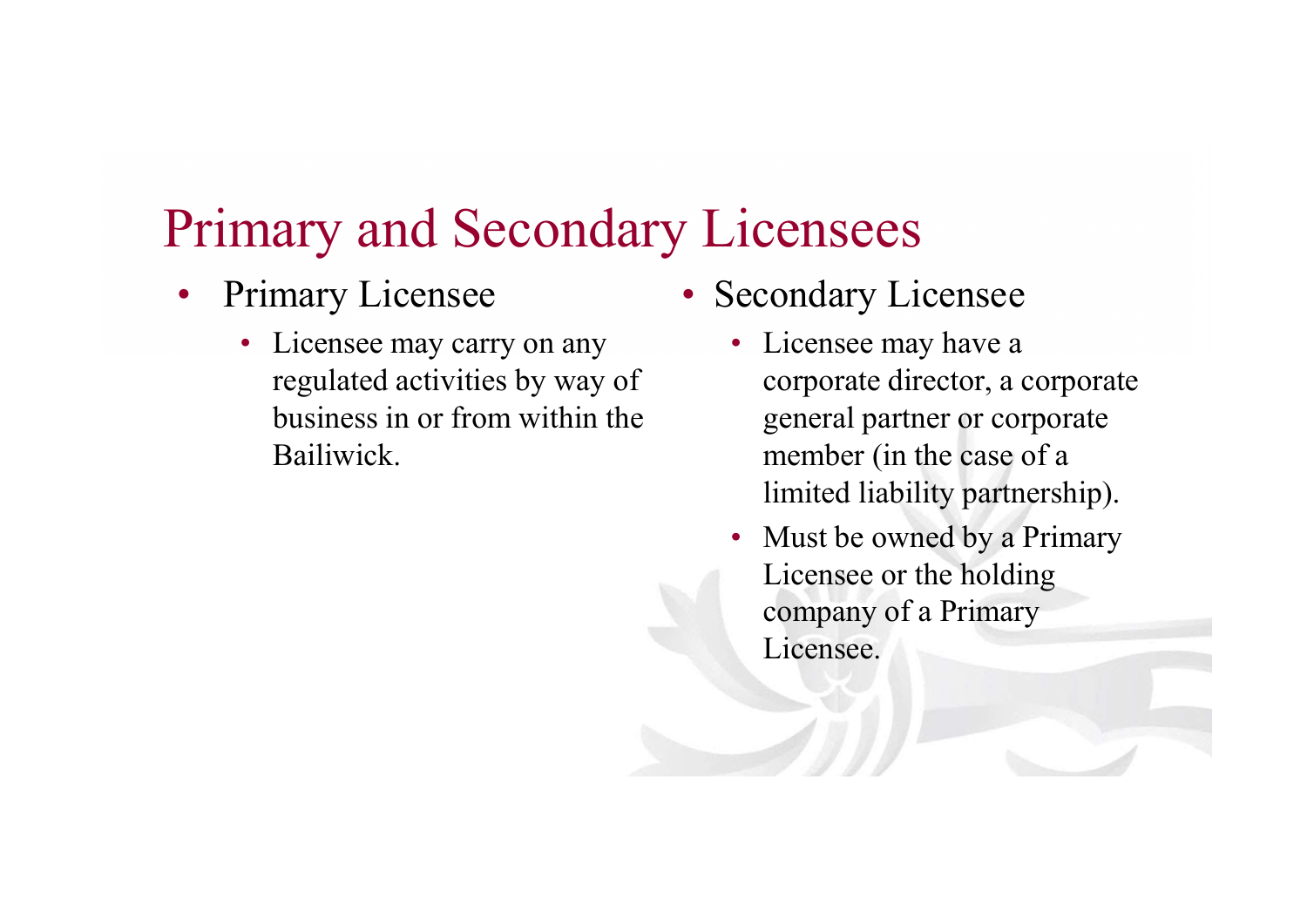# Approved Supervised Roles

- Approved Supervised Roles:
	- **Director**
	- **Controller**
	- Partner (or general partner, in the case of a limited partnership, or member, in the case of a limited liability partnership)
	- MLRO
	- MLCO
	- Compliance officer
	- The proposed ASR or licensee must make prior notification to the Commission and obtain the no objection of the Commission prior to commencing that role.